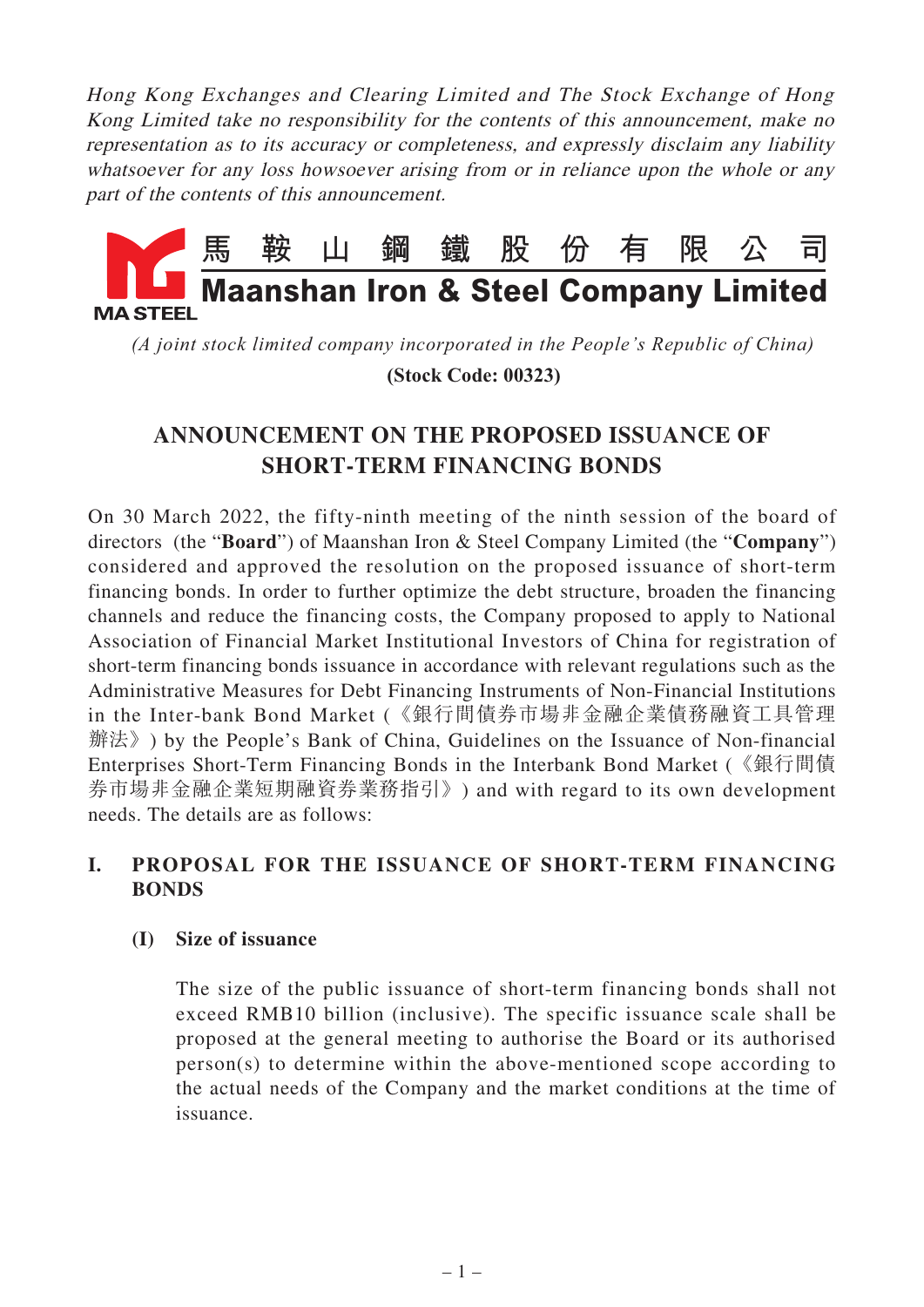### **(II) Term of issuance**

The term of the public issuance of short-term financing bonds shall not exceed one year (inclusive). The specific term shall be proposed at the general meeting to authorise the Board or its authorised person(s) to determine according to market conditions and the actual needs of the Company before the issuance.

### **(III) Method of issuance**

The short-term financing bonds will be issued to the public in tranches in China after the successful registration with the National Association of Financial Market Institutional Investors.

#### **(IV) Use of proceeds**

The proceeds from the issuance of short-term financing bonds are intended to be used for repayment of interest-bearing debts and replenishment of working capital. The specific use of proceeds shall be proposed at the general meeting to authorise the Board or its authorised person(s) to determine within the above-mentioned scope according to the actual needs of the Company.

#### **(V) Guarantee**

There is no guarantee for the issuance of short-term financing bonds.

# **(VI) Validity period of the resolution**

The resolution made on the issuance of the short-term financing bonds at the general meeting shall be valid for 24 months from the date of receiving the Registration Acceptance Notice (《接受註冊通知書》) issued by the National Association of Financial Market Institutional Investors after approval at the general meeting.

#### **(VII) Measures to ensure repayment**

The general meeting is proposed to authorise the Board or its authorised person(s) to take at least the following measures when it is expected that the principal and interest of the bonds will not be repaid as scheduled or the principal and interest of the bonds fails to be repaid when they become due:

1. suspension of profit distribution to the shareholders;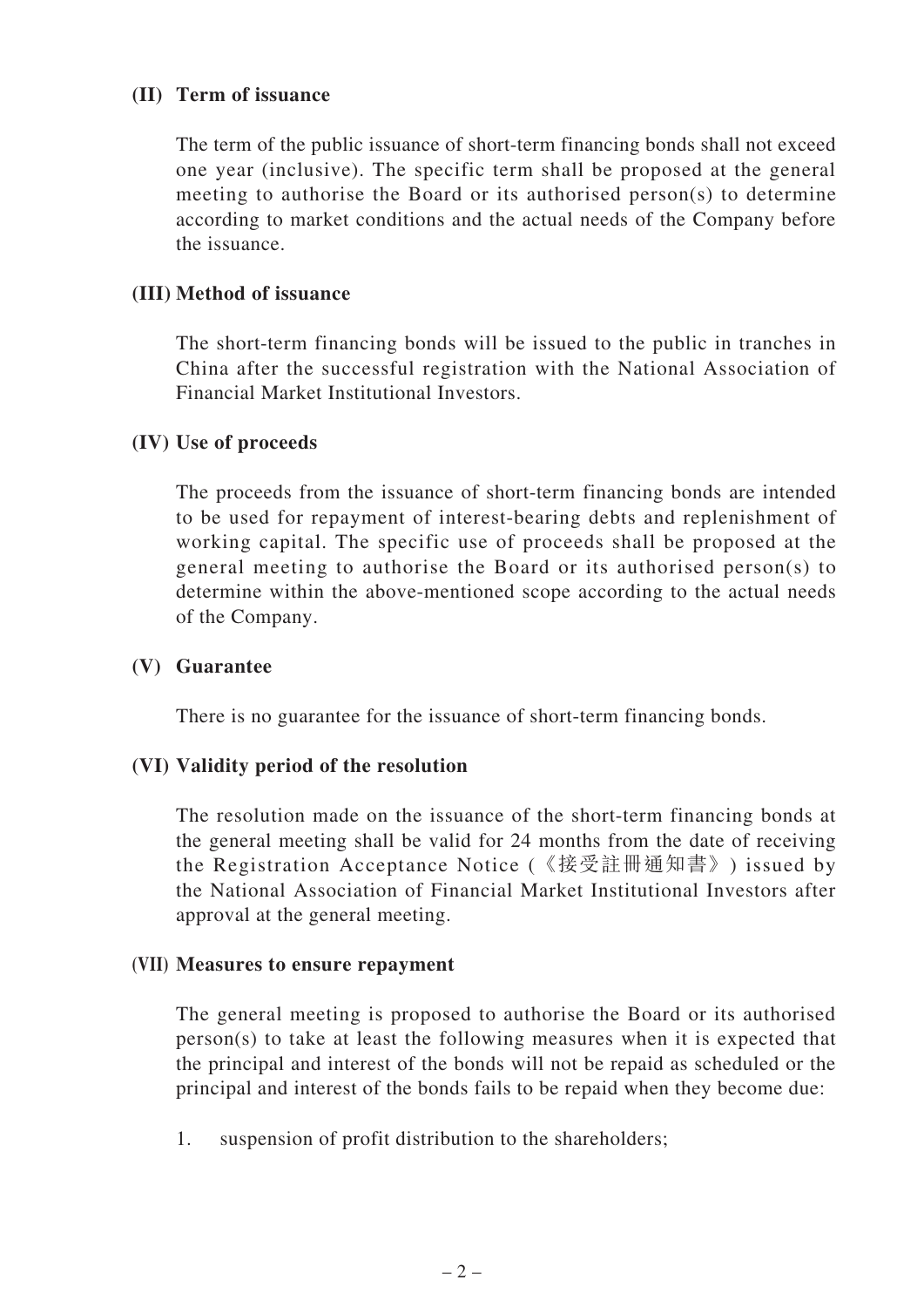- 2. suspension of the capital expenditure projects such as substantial external investments and acquisitions and mergers;
- 3. reduction or suspension of the payment of the fees and bonus of the directors and the senior management.

# **II. AUTHORISATION**

In order to ensure the legal and efficient completion of the registration of short-term financing bonds issuance, in accordance with the relevant laws and regulations such as Company Law, Administrative Measures for Debt Financing Instruments of Non-Financial Institutions in the Inter-bank Bond Market and Guidelines on the Issuance of Non-financial Enterprises Short-Term Financing Bonds, as well as the relevant provisions of the Articles of Association, the general meeting is proposed to authorise the Board or its authorised person(s) to handle matters related to the issuance of short-term financing bonds at their sole discretion, including but not limited to:

- 1. within the scope permitted by laws and regulations, with reference to the specific conditions of the market and the Company, formulate the specific proposal for the public issuance of short-term financing bonds, and amend and adjust the specific issuance terms in relation to the issuance of short-term financing bonds, including but not limited to all the matters relating to the specific size of issuance, maturity, coupon rate and its determination methods, timing of issuance, whether to issue by tranches and the number of tranches and their respective size to be issued, term and methods of repaying principal and interest, methods of transfer and determination of the specific use and amount percentage of the raised funds, and arrangements to secure repayment (including the safeguard measures for repayment under the issuance proposal) etc. and all matters in relation to the issuance of short-term financing bonds;
- 2. determine and engage intermediaries to deal with the issuance of short-term financing bonds;
- 3. sign all contracts, agreements and documents relating to the issuance of short-term financing bonds;
- 4. undertake all filings and transfer matters in relation to the issuance of short-term financing bonds, including but not limited to the authorisation, signing, execution, amendment and completion of all documents, deeds/ agreements, contracts (including but not limited to prospectus, underwriting agreements, all types of announcements and other legal documents, etc.) necessary for the issuance of short-term financing bonds and the respective transfer, and making appropriate information disclosure pursuant to the provisions of laws and regulations and other regulatory documents;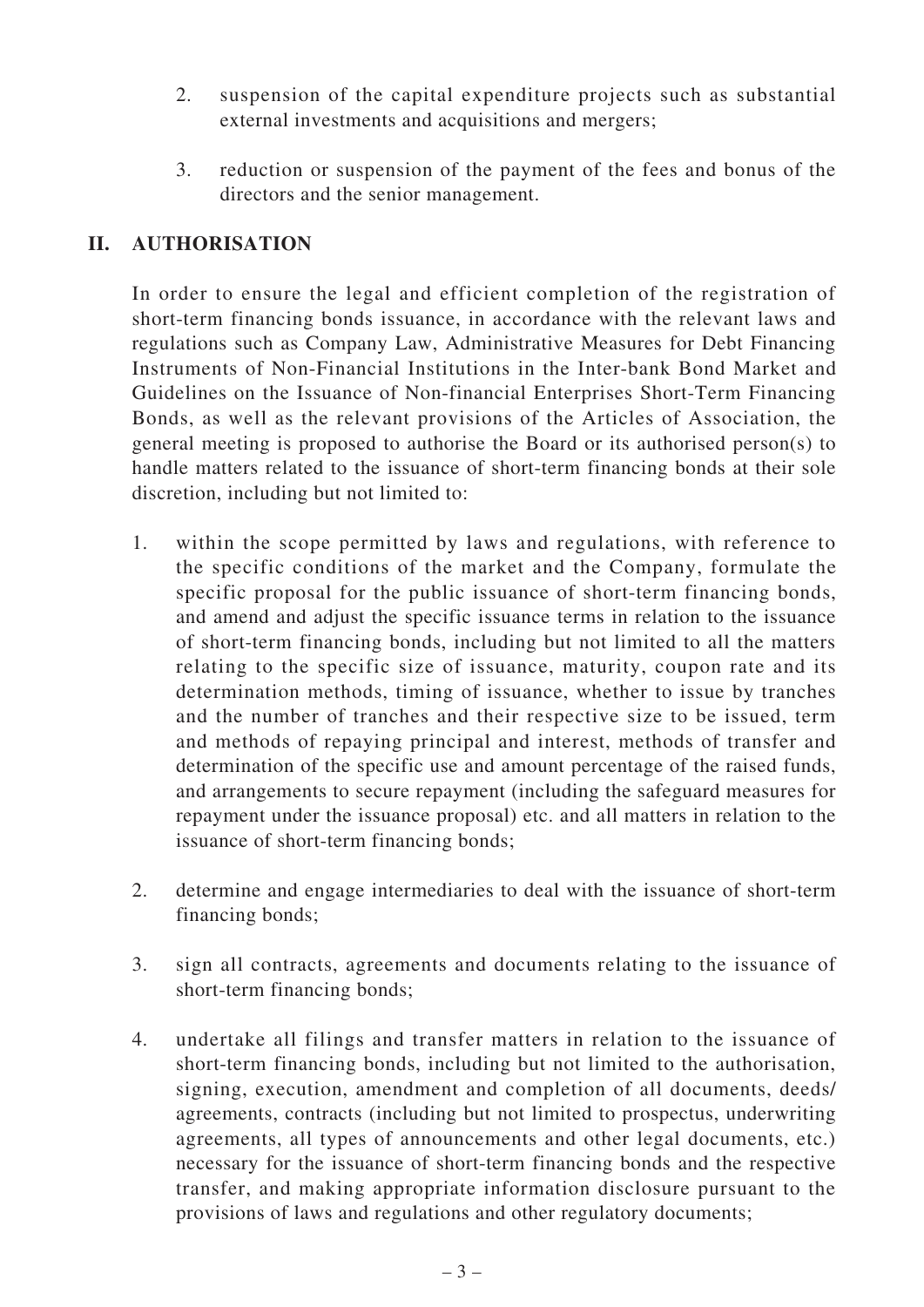- 5. in the event of changes in regulatory authorities' policies or market conditions for the issuance of short-term financing bonds, except where the matters concerned would require re-voting at the shareholders' general meeting pursuant to the relevant laws, regulations and the articles of association of the Company, authorise the Board or its authorised person(s) to make corresponding adjustments to matters relating to the specific issuance proposal of the issuance of short-term financing bonds based on the new policies and opinions of the regulatory authorities or new market conditions;
- 6. in the event of substantial changes in market environment or regulatory policies, authorise the Board or its authorised person(s) to determine whether to continue with the work in respect of the issuance of short-term financing bonds in accordance with the prevailing circumstances;
- 7. the authorisation is effective from the date of passing the relevant resolutions at the shareholders' general meeting to the date of completion of the aforesaid matters for which authorisation is required.

# **III. OTHERS**

For short-term financing bonds and other bond-type financing instruments such as corporate bonds issued by the Company, the total accumulated amount at the end of any month shall not exceed RMB10 billion.

The registration of short-term financing bonds issuance is subject to the consideration and approval by the Company's general meeting, and shall be implemented after the approval and acceptance of the issuance registration by the National Association of Financial Market Institutional Investors. The Company will disclose the progress of the short-term financing bonds in a timely manner in accordance with relevant laws and regulations.